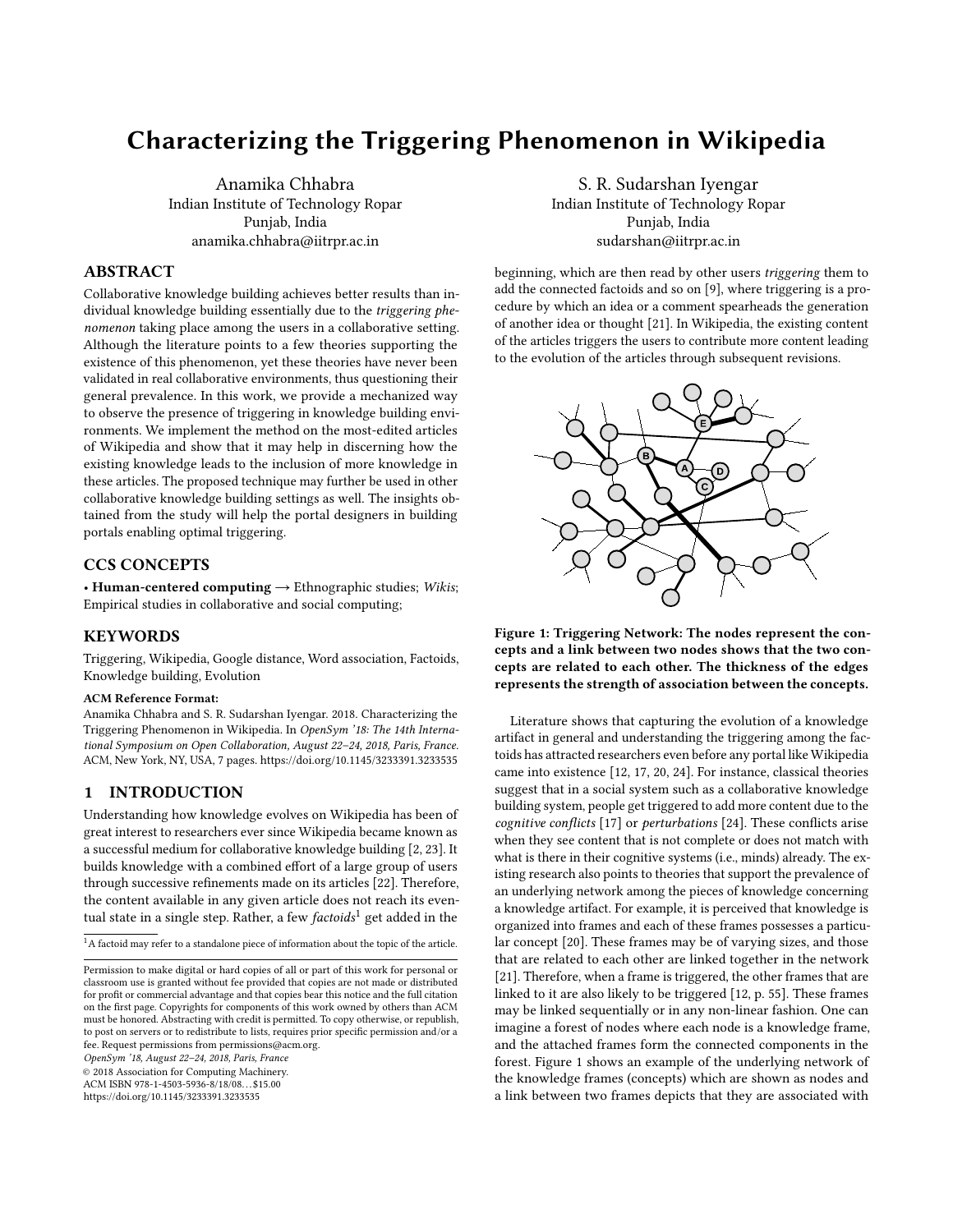each other. Further, these frames are connected by condition-action rules, that determine which frames to trigger next [\[12\]](#page-6-6). When the triggering conditions for a frame are met, that frame is brought into the system. Figure [1](#page-0-1) captures this by the thickness of the edges that represents the strength of association between the nodes. As an instance, the concept 'A' is associated with four more concepts, namely 'B', 'C', 'D' and 'E', where A's association with 'B' is more than that with 'C' and 'E', which is further more than that with 'D'. Hence when 'A' gets introduced, the chances of inclusion of 'B', 'C', 'D' and 'E' also increase based on the strength of their edges. This phenomenon leads to a ubiquitous and self-regulating phenomenon of the existing knowledge frames leading to the inclusion of more knowledge into the system, making it an *autopoietic system.<sup>[2](#page-1-0)</sup>* 

Researchers have worked on developing models that mimic the triggering phenomenon such as Polya's Urn Model [\[11\]](#page-6-10) and its extensions [\[18,](#page-6-11) [19\]](#page-6-12). These models have focused mainly on the growth properties of knowledge in systems where triggering among knowledge frames takes place. However, the existing knowledge frames steering the inclusion of others has not been explored with realworld data [\[3\]](#page-6-13). In this paper, we shed light on the dynamics of evolution of Wikipedia articles through a technique that we propose to automatically capture the triggering phenomenon among important factoids of these articles. We further show in-depth observations made on a few most edited articles which provide evidence towards the process of existing content leading to the inclusion of new content. The development of mechanized ways to observe the evolution of a collaborative piece of knowledge may pave the way for advancements in the fundamental research on knowledge building. This will further lead to better mechanism design of the collaborative tools for building knowledge.

## 2 RELATED WORK

A limited number of studies have been conducted in the recent past attempting to model how the existing knowledge sets the stage for the manifestation of more knowledge. Tria et al. [\[26\]](#page-6-14) present a mathematical model to emulate the occurrence of a new invention. The model is a generalization of the Polya's Urn model [\[18\]](#page-6-11). It is based on the idea that the space of the existing novelties expands as a new invention occurs. It uses the concept of adjacent possible introduced by Kauffman [\[14\]](#page-6-15), where adjacent possible may contain all those concepts that are one step away from the existing concepts [\[25\]](#page-6-16). The authors show that the rate of occurrence of novelties follows Heap's Law. The same was then tested using the data from Wikipedia, an annotation system and an online music catalog. The Wikipedia dataset used by the authors contained a collection of Wikipages and the first edit to a wikipage was considered equivalent to an invention. This model was further extended by Loreto et al. [\[16\]](#page-6-17) where the authors provided a class of probabilistic models using Simon's model. In a recent work, Iacopini et al. [\[13\]](#page-6-18) modeled the dynamics of innovation processes using Edge Reinforced Random Walks [\[15\]](#page-6-19) on the network of ideas. Edge Reinforced Random walk is one in which the weights of the edges are incremented as they are visited, thereby, changing the weights of the edges in the network dynamically. The authors kept the probability

of visiting an edge to be directly proportional to the weight of the edge. They showed that the rate of increase of innovations through their model follows Heaps law, which has been shown to exist for such settings by past literature. In another work, the knowledge networks of questions and answers were studied by Miroslav et al. [\[1\]](#page-6-21). Using the concept of triggering from the classical cognitive theories, Chhabra et al. [\[4\]](#page-6-22) developed a mathematical model that computes the knowledge produced in a system due to the effect of triggering. The model uses the concept of diversity in activity selection behavior of users in a collaborative environment [\[5,](#page-6-23) [6\]](#page-6-24).

All these models have mainly focused on either finding the rate at which the inventions occur or some other statistical property of the process rather than understanding the evolution of knowledge. To the best of our knowledge, studies analyzing the triggering phenomenon at the level of tracking the factoids using real-world data have not been conducted so far.

## 3 DATASET

The data set $^3$  $^3$  that we used for the analysis contains the entire revision history of the top 100 most edited articles on Wikipedia. The rationale behind choosing the most-edited articles is that the phenomenon of triggering may be better understood by analyzing the articles that have accumulated a large number of edits as compared to the articles with a comparatively smaller revision history. The data is in XML format and contains details such as username or IP address (if the user was anonymous), user Id, revision Id, the entire content of the article after the edit that lead to that particular revision, timestamp of the revision, the article size in bytes etc. We specifically did not consider 'list' articles which mostly contain links to other Wikipedia articles on some topic, such as 'List of Programs Broadcast by GMA Network' and 'List of Impact Wrestling Personnel'. This is due to the fact that these articles are built in a slightly different manner as compared to the rest of the articles where the editing happens at word-level. The data set contains articles on a wide variety of topics ranging from people such as 'George W. Bush', 'Britney Spears', 'Beyonce' to countries such as 'India', 'United States', 'United Kingdom' to general topics such as 'Same-sex Marriage', 'September 11 Attacks' and 'Christianity'. Except for one article viz. 'Syrian Civil War' that was created in 2011, all the articles were created before 2006, with precisely 65 of them created in 2001. It was interesting to observe that despite a large number of edits, many of the articles belonged to B and C quality grades. Similarly, a few articles with lesser number of edits could also achieve a better quality grade, indicating that a large number of edits, although improve the quality, however, may not directly imply the quality of the content. For example, with only 15621 edits, the article 'Hillary Clinton' achieved a 'Featured Article (FA)' status, whereas despite 34625 edits, 'Wikipedia' article falls under 'B' quality grade class.

## 4 ARTICLE EVOLUTION: TRACKING THE **FACTOIDS**

A Wikipedia article is always in-flux, i.e., it keeps changing with time as new units of information, i.e., factoids keep getting added. The introduction of these factoids is what leads to the evolution of

<span id="page-1-0"></span> ${}^{2}\mathrm{An}$  autopoietic system is one in which "subsequent operations build on the results of preceding operations" [\[8\]](#page-6-20).

<span id="page-1-1"></span><sup>3</sup>Collected in November 2017.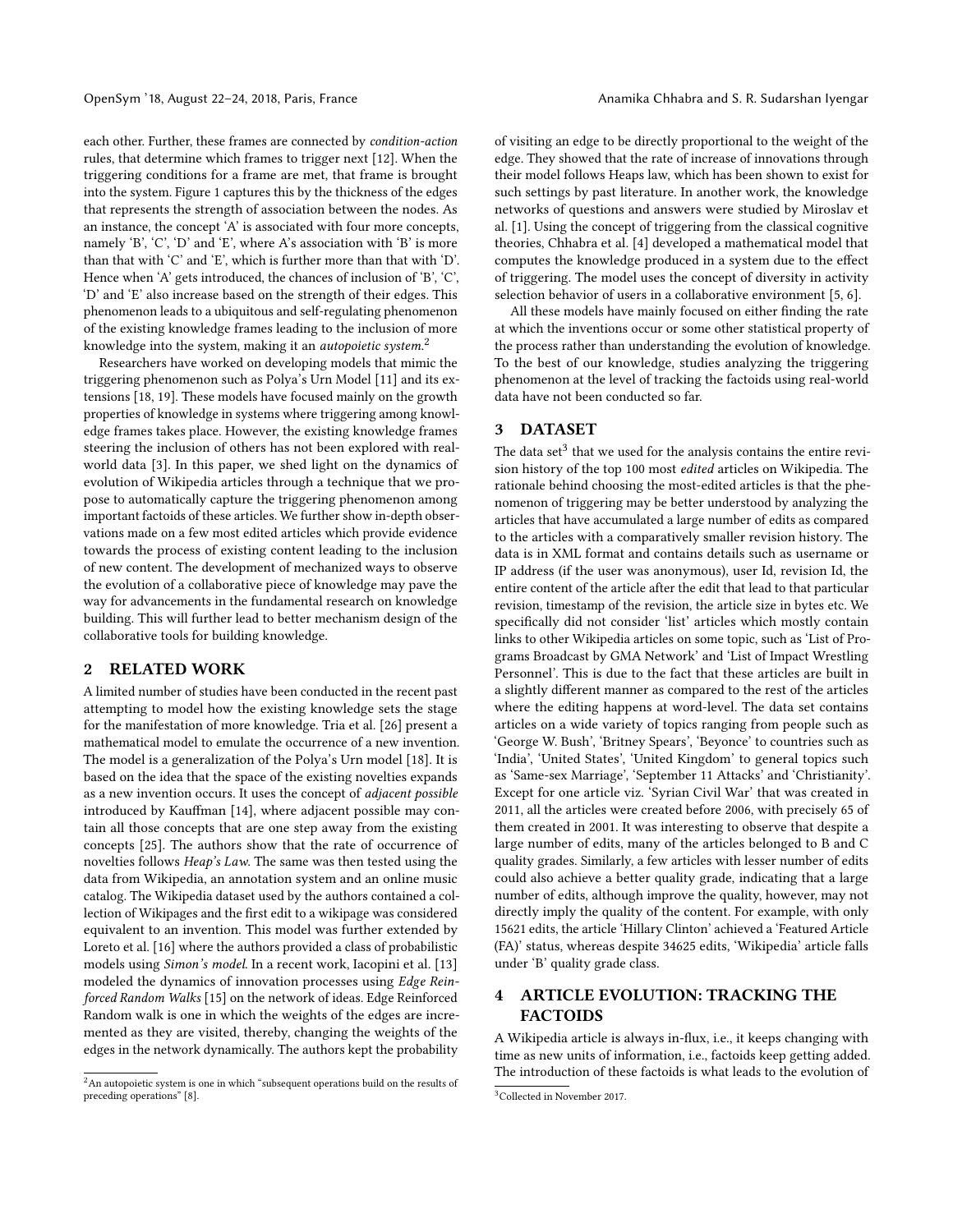<span id="page-2-0"></span>

Figure 2: Number of factoids introduced in each revision for the articles 'Abraham Lincoln' (Top) and 'Jesus' (Bottom). The revisions on the x-axis are in the order of their timestamps. A lot of factoids are added in the initial few revisions.

<span id="page-2-1"></span>

Figure 3: Percentage of factoids added in each quadrant, where the quadrants contain the revisions sorted as per their timestamps. Maximum number of terms were added in the first quadrant.

the article. Therefore, it is required that out of the entire content of the article, these factoids be identified. A manual assessment of an article may provide a clue to a domain expert about what may be considered as factoids out of the entire content of the article. However, in order to capture the evolution through automated techniques, it is essential to devise some measure to identify these important units of information.

Every Wikipedia article contains a number of Internal links which point to other Wikipedia articles. These links may contain either a single word such as 'Bible' or a phrase such as 'Second Samoan Civil War'. We posit that an article is created for a given word or phrase if it is important. Therefore, in our analysis, we use the internal links of an article as a proxy for its important terms or factoids. Moreover, out of all the terms, those that stay till the end, i.e. remain in the final version of the article are even more important. Keeping track of the time of introduction and the inter-dependency among these factoids may provide insights into the evolution of the article. Further, the frequency with which factoids are introduced may also help in revealing which phase an article is currently in. For

example, it is understandable that when an article is newly created, the frequency might be greater as compared to the later phases.

We were interested to observe how the articles in the data set evolved to reach their final state. For that, we gathered all the factoids present in the latest version of the articles. We then recorded the revisions where these factoids were first introduced. Figure [2](#page-2-0) shows the number of factoids introduced with respect to their revision numbers for two of the articles: 'Abraham Lincoln' and 'Jesus'. These articles were arbitrarily chosen out of the data set. The revisions on the X-axis are in the order of their timestamps. As expected, a large number of factoids are added in the first few revisions, whereas the frequency of addition of new factoids reduces in the later revisions.

Further, in order to determine an aggregate behavior for all the articles in the data set, we divided the lifespan of each article into four quadrants-  $Q_1$ ,  $Q_2$ ,  $Q_3$  and  $Q_4$  respectively. We then computed the fraction of factoids that were introduced in each quadrant. Figure [3](#page-2-1) shows the overall percentage of factoids introduced across all the articles. Intuitively, when the article is in its inception, there is more scope of inclusion of new pieces of information, hence  $Q_1$  has the maximum fraction of factoids. The number of factoids introduced in  $Q_2$  and  $Q_3$  were found to be comparatively lesser. However,  $Q_4$  showed an increase in the number of factoids as compared to  $Q_2$  and  $Q_3$ . We feel that around this period, the articles were competing for the status of a 'Featured/Good Article' leading to a relative increase in the addition of new pieces of information.

## 5 MEASURING TRIGGERING AMONG FACTOIDS

Triggering is a cognitive and sometimes an individual-specific phenomenon. Automatically perceiving the presence of triggering among the factoids, as well as discerning what may have instigated a user to add their own content, is a challenging task. The non-trivial nature of the analysis is what has led to only theoretical evidence of the presence of triggering phenomenon in existing literature.

We propose the use of Normalized Google Distance (NGD) [\[7\]](#page-6-25) to measure triggering among factoids and show that it may help in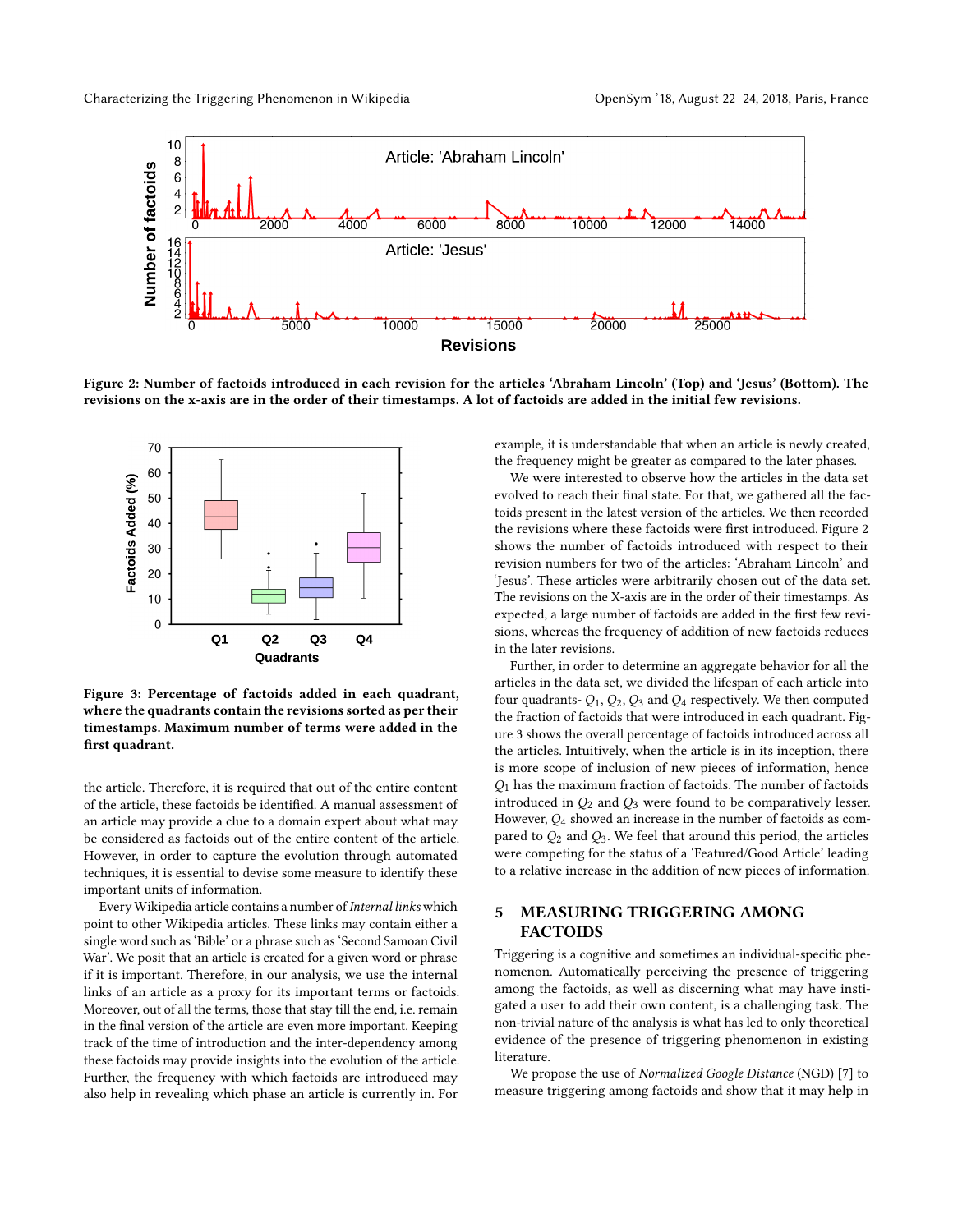<span id="page-3-3"></span>

| $Revision_i$ | Factoid Added in<br>Reviewion <sub>i</sub> (a) | $Revision_i$ | Factoid Added in<br>Reviewision <sub>i</sub> (b) | NGD(a, b) |
|--------------|------------------------------------------------|--------------|--------------------------------------------------|-----------|
| 17030        | NKP Salve Challenger                           | 17031        | 2003 Afro-Asian                                  | 0.098     |
|              | Trophy                                         |              | Games                                            |           |
| 392          | <b>Indian Coast Guard</b>                      | 398          | Sino-Indian War                                  | 0.099     |
| 19235        | Street cricket                                 | 19237        | 1936 Summer                                      | 0.122     |
|              |                                                |              | Olympics                                         |           |
| 136          | Sachin Tendulkar                               | 137          | gilli-danda                                      | 0.122     |
| 17031        | 2003 Afro-Asian                                | 17034        |                                                  | 0.154     |
|              | Games                                          |              | Hockey India                                     |           |
| 52           | Indian subcontinent                            | 57           | Arabian Sea                                      | 0.156     |
| 392          | Indian Army                                    | 398          | Sino-Indian War                                  | 0.166     |
| 136          | Sachin Tendulkar                               | 137          | Kabaddi                                          | 0.166     |
|              |                                                |              |                                                  |           |
| 572          | Manmohan Singh                                 | 577          | Atal Bihari Vajpayee                             | 0.168     |
| 145          | Mahatma Gandhi                                 | 148          | Mohandas                                         | 0.216     |
|              |                                                |              | Karamchand Gandhi                                |           |
| 392          | Indian Air Force                               | 398          | Sino-Indian War                                  | 0.235     |
| 52           | Islam                                          | 57           | <b>Buddhism</b>                                  | 0.262     |
| 136          | Cricket                                        | 137          | Kabaddi                                          | 0.263     |
| 29           | Hindi                                          | 34           | Sanskrit                                         | 0.275     |
| 136          | Cricket                                        | 137          | Chess                                            | 0.278     |
| 136          | Sachin Tendulkar                               | 137          | Chess                                            | 0.318     |
| 52           | Indian subcontinent                            | 57           | <b>Indian Ocean</b>                              | 0.322     |
| 52           | Islam                                          | 57           | Christianity                                     | 0.322     |
| 52           | Islam                                          | 57           | Sikhism                                          | 0.332     |
| 52           | Islam                                          | 57           | Jainism                                          | 0.346     |
| 244          | Kolkata                                        | 246          | East India Company                               | 0.359     |
| 52           | Islam                                          | 57           | Hinduism                                         | 0.360     |
| 28           | Bengal                                         | 32           | Satyameva Jayate                                 | 0.360     |
| 136          | Cricket                                        | 137          | gilli-danda                                      | 0.499     |

Table 1: A few 'related' factoid-pairs in the 'India' article along with their revision numbers and NGD values which were less than 0.5. Note that the gap between the revisions Revision<sub>i</sub> and Revision<sub>i</sub> is more in those cases where for a by the same user as that of  $revision_i$ .  $Revision_i$ , some of the subsequent five revisions were made

automatically measuring triggering in a collaborative environment to a reasonably good extent. It should further be noted that there are a few other association measures such as network distance or semantic distance techniques such as word2vec, however, these methods may not serve our purpose. Network distance may not help because in our analysis, factoids represent Wikipedia articles and the distance between any two articles on Wikipedia network may be able to provide values in a very small range only. This is because the Wikipedia network follows small-world phenomenon [\[27\]](#page-6-26) which leads to a very small average distance between any two nodes on the network $\rm ^4$  $\rm ^4$ . Further, in some cases, the presence of a link between any two articles on Wikipedia may be the result of a few parameters specific to Wikipedia and its policies, leading to an association value which may not be universal. On the other hand, semantic distance measures such as word2vec provide association between words, whereas our analysis requires finding association between factoids, which may be phrases having a collection of words, both nouns, and pronouns. For instance, such measures will not be able to provide any details about the relation between phrases such as 'Battle of Long Island' and 'New-York Historical Society'.

NGD is a sort of 'crowdsourced' way of computing the semantic similarity between two words or phrases. It is based on computing the number of hits that are returned by the Google search of these phrases. It exploits the idea that the phrases which are semantically similar will be found together in more number of web pages as

<span id="page-3-4"></span>

| <i>Revision<sub>i</sub></i> | Factoid Added in<br>Reviewision <sub>i</sub> (a) | <i>Revision<sub>i</sub></i> | Factoid Added in<br>Reviewion <sub>i</sub> (b) | NGD(a, b) |
|-----------------------------|--------------------------------------------------|-----------------------------|------------------------------------------------|-----------|
| 19235                       | Bagepalli                                        | 19237                       | 1936 Summer                                    | 0.568     |
|                             |                                                  |                             | Olympics                                       |           |
| 30                          | United Kingdom                                   | 32                          | Satyameva Jayate                               | 0.568     |
| 13411                       | Current Science                                  | 13420                       | Cambridge University                           | 0.572     |
|                             |                                                  |                             | Press                                          |           |
| 30                          | United Kingdom                                   | 34                          | Sanskrit                                       | 0.581     |
| 28                          | Iharkhand                                        | 30                          | United Kingdom                                 | 0.665     |
| 18643                       | Telecom Regulatory                               | 18667                       | Kedarnath Temple                               | 0.710     |
|                             | Authority of India                               |                             |                                                |           |
| 19235                       | Juara                                            | 19237                       | 1936 Summer                                    | 0.974     |
|                             |                                                  |                             | Olympics                                       |           |
| 19231                       | <b>UNESCO World</b>                              | 19235                       | Juara                                          | 1.261     |
|                             | Heritage List                                    |                             |                                                |           |

Table 2: A few 'not-so-related' factoid-pairs in the 'India' article along with their revision numbers and NGD values, which were more than 0.5.

compared to those that are not quite related to each other. The formula of NGD is given by:

<span id="page-3-2"></span>
$$
NGD(a, b) = \frac{\max\{\log h(a), \log h(b)\} - \log h(a, b)}{\log N - \min\{\log h(a), \log h(b)\}}\tag{1}
$$

where *a* and *b* are the phrases between which the semantic distance<br>has to be computed. Here  $h(a)$ ,  $h(b)$  and  $h(a, b)$  are the number has to be computed. Here,  $h(a)$ ,  $h(b)$  and  $h(a,b)$  are the number of hits returned by the Google search on the phrases  $a$ ,  $b$  and  $a$ ,  $b$ together, respectively. Further, N is the total number of web pages examined by the Google query, multiplied by the average number of words on any web page. An estimate of the total number of web pages is found by searching for a word such as 'the', that is found on almost every page, which at the time of the study came out to be 25,27,00,00,000. Further, for our analysis, we took the average number of words on any web page to be 1,000. Although the value of NGD between two phrases  $a$  and  $b$  can vary from  $0$ to  $\infty$ , however, if it is greater than 1, *a* and *b* are considered to be reasonably dissimilar. A value of 0 for the metric indicates that the phrases are very related and always occur together. Next, we explain how we used NGD to analyze triggering in Wikipedia articles.

For each Wikipedia article, we first created a list of all the internal links, i.e., factoids that were present in the final version of the article. It should be noted that in this analysis, we considered only the factoids present in the final version, but for a more comprehensive analysis, the factoids introduced in all the revisions which includes those that got extinct and did not make it to the final version - may also be considered. Subsequently, for every revision, we prepared a list of factoids that were added in that revision. For each revision, the user id of the user who made the revision was also recorded. The next step was to prepare a list of lists, which we named as RFFR, whose each member list was of the following form:

## $[Reviewision<sub>i</sub>, Factoids<sub>i</sub>, Factoids<sub>j</sub>, Revision<sub>j</sub>]$

where  $Factoids_i$  and  $Factoids_j$  were the set of factoids added in Revision<sub>i</sub> and Revision<sub>i</sub> respectively. Further, Revision<sub>i</sub> was among the next subsequent revisions after  $Reviewi$  such that the user User<sub>i</sub> of Revision<sub>i</sub> was not the same as the user User<sub>j</sub> of Revision<sub>j</sub>.<br>Essentially for each ravision r, we chooked the subsequent fau<sup>5</sup> Essentially, for each revision  $r$ , we checked the subsequent  $few^5$  $few^5$ revisions such that the users of these revisions were not the same

<span id="page-3-0"></span><sup>&</sup>lt;sup>4</sup>It has been observed that Wikipedia network is a classic example of a small-world network which is so densely hyperlinked that on an average, it takes only 4.5 clicks to go from one article to another [\[10\]](#page-6-27).

<span id="page-3-1"></span><sup>&</sup>lt;sup>5</sup>In the current analysis, we considered the subsequent five revisions such that the users of these revisions were different. In the cases where the same user made the next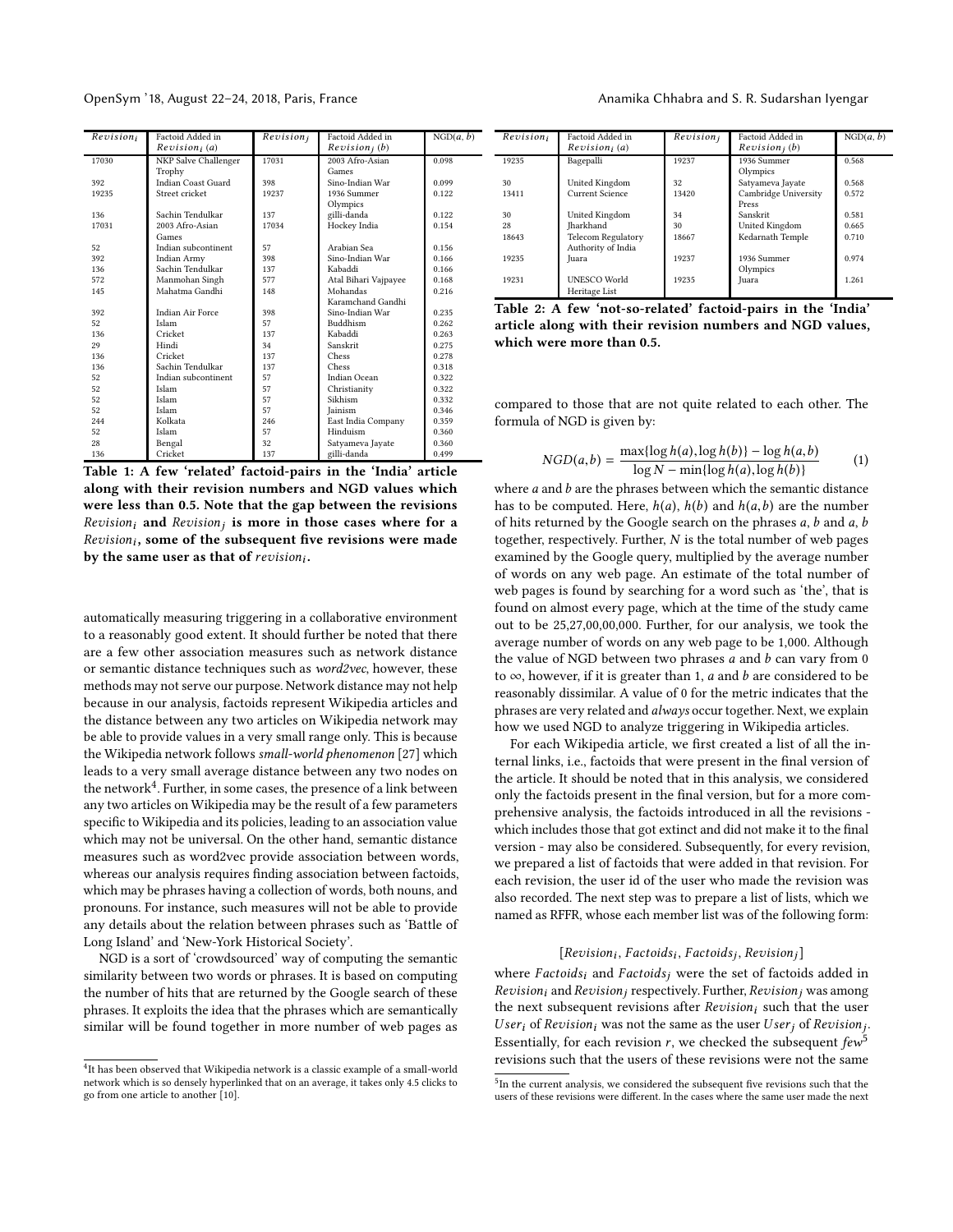<span id="page-4-0"></span>

| $Revision_i$ | Factoid Added in          | $Revision_i$ | Factoid Added in             | NGD(a, b) |
|--------------|---------------------------|--------------|------------------------------|-----------|
|              | Revision <sub>i</sub> (a) |              | Reviewision <sub>i</sub> (b) |           |
| 14999        | Battle of Long Island     | 15021        | New-York Historical          | 0.061     |
|              |                           |              | Society                      |           |
| 205          | Skyline                   | 209          | Skyscraper                   | 0.083     |
| 1187         | Wagner College            | 1189         | Manhattan College            | 0.086     |
| 77           | Long Island Rail Road     | 79           | LaGuardia Airport            | 0.093     |
| 7            | Staten Island             | 11           | Central Park                 | 0.094     |
| 77           | Roosevelt Island          | 79           | LaGuardia Airport            | 0.101     |
| 355          | Metropolitan Opera        | 357          | New York City Public         | 0.101     |
|              |                           |              | Schools                      |           |
| 19847        | New York City Pride       | 19855        | Riverside Church             | 0.104     |
|              | March                     |              |                              |           |
| 15005        | Conference House          | 15021        | New-York Historical          | 0.113     |
|              | Park                      |              | Society                      |           |
| 77           | Port Authority of New     | 79           | JFK International            | 0.125     |
|              | York and New Jersey       |              | Airport                      |           |
| 18           | New York University       | 19           | New York Botanical           | 0.128     |
|              |                           |              | Gardens                      |           |
| 2037         | Throgs Neck Bridge        | 2043         | Triborough Bridge            | 0.131     |
| 77           | Port Authority Bus        | 79           | LaGuardia Airport            | 0.136     |
|              | Terminal                  |              |                              |           |
| 1097         | City park                 | 1103         | <b>Battery Park City</b>     | 0.148     |
| 57           | Immigration               | 65           | <b>United States Census</b>  | 0.150     |
|              |                           |              | Bureau                       |           |
| 77           | People mover              | 79           | LaGuardia Airport            | 0.152     |
| 495          | News Corporation          | 497          | Television production        | 0.154     |
| 71           | Bronx Zoo                 | 77           | Long Island Rail Road        | 0.155     |
| 7            | George Washington         | 13           | Columbia University          | 0.158     |
| 355          | World War II              | 357          | City University of New       | 0.167     |
|              |                           |              | York                         |           |
| 11           | Central Park              | 18           | Washington Square            | 0.171     |
|              |                           |              | Park                         |           |
| 7            | financial center          | 12           | New York Stock               | 0.179     |
|              |                           |              | Exchange                     |           |
| 10578        | General American          | 10581        | Italian American             | 0.181     |
| 77           | Long Island Rail Road     | 79           | <b>JFK</b> International     | 0.181     |
|              |                           |              | Airport                      |           |
| 77           | Port Authority of New     | 79           | LaGuardia Airport            | 0.188     |
|              | York and New Jersey       |              |                              |           |
| 1186         | Fordham University        | 1187         | Wagner College               | 0.203     |
| 14999        | Lord Howe                 | 15021        | New-York Historical          | 0.208     |
|              |                           |              | Society                      |           |

Table 3: A few 'related' factoid-pairs in the 'New York City' article along with their revision numbers and NGD values which were less than 0.21.

<span id="page-4-1"></span>

| $Revision_i$ | Factoid Added in<br>Reviewision <sub>i</sub> (a) | $Revision_i$ | Factoid Added in<br>Reviewision <sub>i</sub> (b) | NGD(a, b) |
|--------------|--------------------------------------------------|--------------|--------------------------------------------------|-----------|
| 395          | <b>Ierusalem</b>                                 | 425          | stadium                                          | 0.556     |
| 69           | disco                                            | 71           | Bronx Zoo                                        | 0.573     |
| 28           | New Netherland                                   | 33           | song                                             | 0.579     |
| 691          | Metro-North Railroad                             | 697          | United Kingdom                                   | 0.582     |
|              | port                                             | 13           | New York Yankees                                 | 0.601     |
| 355          | Brazil                                           | 357          | Fashion Institute of                             | 0.634     |
|              |                                                  |              | Technology                                       |           |

Table 4: A few 'not-so-related' factoid-pairs in the 'New York City' article along with their revision numbers and NGD values, which were more than 0.5.

as the user of revision  $r$ . This is because, in this analysis, we aimed to analyze the triggered factoids in a limited number of subsequent revisions, considering that the users get instigated on seeing the recent changes and hence take action. This assumption is particularly true for all those users who are 'watchers' or 'administrators' that get notified of any changes made to the article. However, the analysis may be extended to analyze more revisions. From the list RFFR, we then removed all those rows, where either  $Factoridi_i$  or  $Factoridi_j$ was empty. The intuition is that if the set  $Factoids<sub>i</sub>$  has some terms, whereas  $Factoids_j$  is empty, this means that the terms in  $Factoids_i$ 

were not able to trigger any more terms in the subsequent revisions. On the other hand, if the set  $Factoids_i$  is empty, whereas  $Factoids_i$ <br>has a few terms, it may indicate that the terms in  $Factoids_i$  are in has a few terms, it may indicate that the terms in  $Factoids<sub>i</sub>$  are independent and were not triggered by the terms in the set  $Factoris_i$ .<br>We removed all such cases to focus the analysis on the triggered We removed all such cases to focus the analysis on the triggered factoids only. However, finding and analyzing the independent factoids along with the triggered ones can be a useful extension. As the next step, since we wanted to check which factoid in a revision is highly likely to lead to which other factoids in the subsequent revisions, we recorded all the possible Factoid-pairs from RFFR. We did this by computing the cross-product of  $Factoids_i$  and  $Factoids_i$ where  $Factoids_{ $x>$  is a set of factoids introduced in the  $x^{th}$  revi-<br>sion. We called the resultant list of lists as REER, cross. For example,$ sion. We called the resultant list of lists as RFFR\_cross. For example, if RFFR contains a row as : [23356, {Islam, New York}, {Sikhism, Christianity, Hinduism}, 23357] then RFFR\_cross will contain  $2*3 =$ 6 entries, viz. [23356, Islam, Sikhism, 23357], [23356, Islam, Christianity, 23357], [23356, Islam, Hinduism, 23357], [23356, New York, Sikhism, 23357], [23356, New York, Christianity, 23357] and [23356, New York, Hinduism, 23357]. An analysis of all the factoid-pairs may help us find the most likely pair. Therefore, for every row in RFFR\_cross, we took the factoids of that row and computed the value of NGD as per the Equation [1.](#page-3-2) We called the corresponding list as RFFRG where G stands for the NGD value. The next step was to remove from this final list all those rows where the NGD value was above a particular threshold. To compute the threshold, we manually analyzed the articles and observed the extent of association between the factoids vis-a-vis their NGD values. The next section discusses these observations in detail.

## 6 OBSERVATIONS

We computed RFFR and RFFR cross for all the articles in the data set. The maximum number of rows in RFFR were 139 for 'New York City' article, whereas the maximum number of rows in RFFR\_cross were 596 for 'Lionel Messi' article. The average number of rows in RFFR and RFFR\_cross were found to be 39.3 and 146.92 respectively. We then computed the NGD values for each factoid-pair from RFFR cross and manually observed the association between the factoids against their NGD values. It was interesting to find a good association between the factoids where the NGD values were less than 0.5, whereas there was very less or no association between the factoids with high values of NGD. To perceive how the existing factoids increase the likelihood of the inclusion of related factoids in the subsequent revisions, we discuss here the results obtained for two of the articles: 'India' and 'New York City' in detail. The article 'India' was chosen due to the domain knowledge of the authors, and 'New York City' was chosen given that it had the maximum number of entries in RFFR.

The total number of factoid-pairs for 'India' and 'New York City' articles were found to be 305 and 533 respectively. The NGD values for all these pairs were computed, and the pairs were sorted based on their NGD values. The minimum and maximum NGD values observed for 'India' were 0.042 and 1.26 respectively, whereas for 'New York City', these were 0.044 and 0.63 respectively. We observed the association between the factoids against their NGD values. It was interesting to observe that the pairs where the NGD values were less, i.e. the top entries of the sorted list, a strong association was

revision, we considered more revisions accordingly such that we analyze the revisions by at least next five users.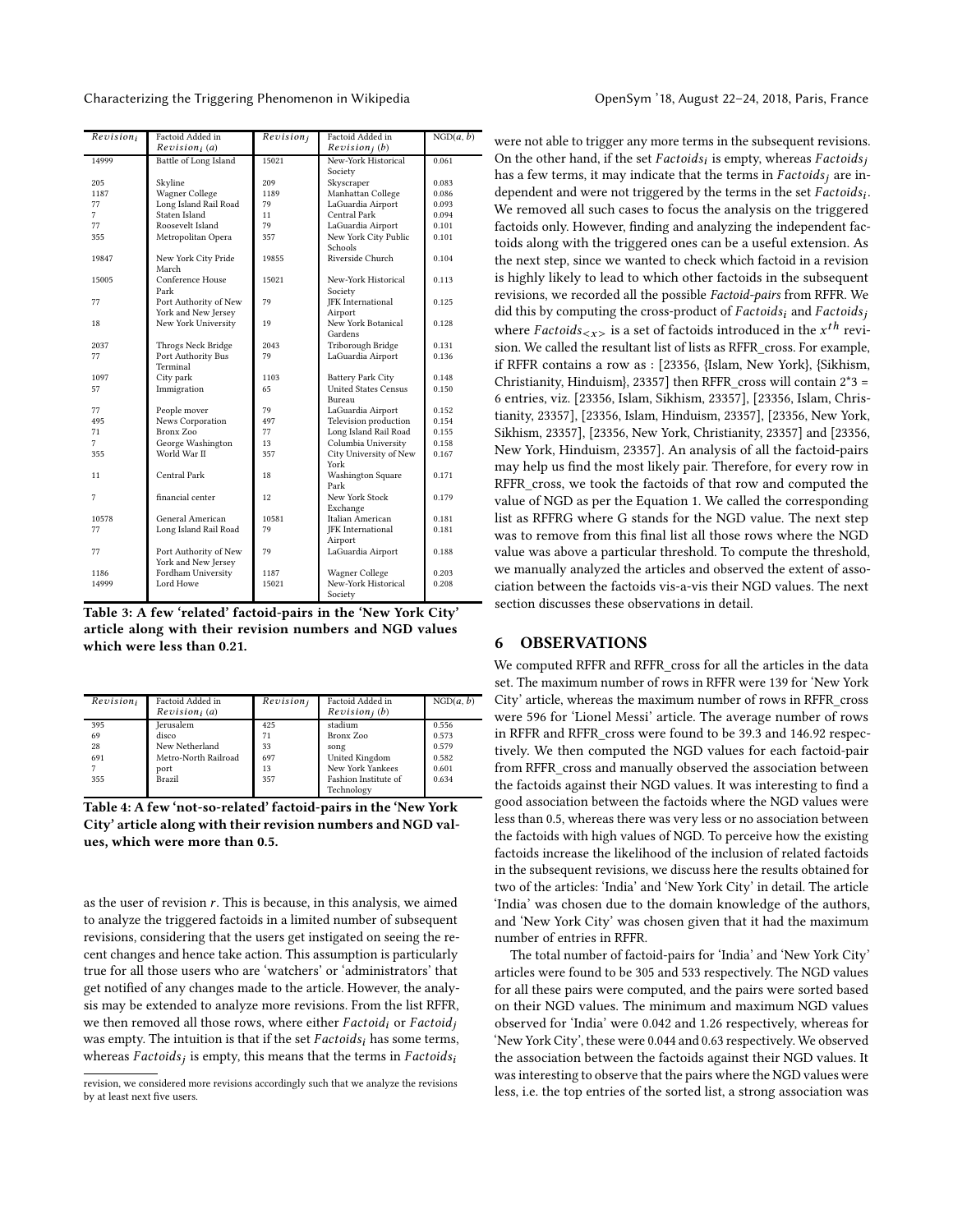<span id="page-5-0"></span>

Figure 4: Triggering Networks for 'India' and 'New York City' articles. The darkness of the color of the edges represents the strength of association between the factoids.

found among the factoids. However, as we went down the list, the association between the factoids reduced. In fact, the factoids in the bottom-most rows were found to be having a very high conceptual distance. Tables [1](#page-3-3) and [2](#page-3-4) show a few entries from the top-most rows and the bottom-most rows respectively, out of the sorted list for 'India' article. Tables [3](#page-4-0) and [4](#page-4-1) show the corresponding values for 'New York City' article. It can be seen that the inclusion of the terms 'Sachin Tendulkar' and 'Cricket' led to the introduction of terms 'Kabaddi', 'Chess' and 'Gilli danda' - which are other games played in India - in the very next revision. The inclusion of 'Islam' lead to the inclusion of terms 'Christianity', 'Sikhism' and 'Jainism' in the next few revisions. In the 'New York City' article, 'Wagner College' led to the inclusion of another competitive college of a similar rank, i.e. 'Manhattan College'. Similarly, 'Metropolitan Opera', which is engaged in deepening student experiences with opera in the schools of New York City triggered 'New York City public schools'. It should be noted that in our analysis, we took care of considering only those pairs of factoids where the users of the first and second factoid of the factoid-pair were different. If we observe the entries in Tables [2](#page-3-4) and [4,](#page-4-1) we find that the values of NGD higher than 0.5 belong to factoid-pairs having a very less apparent association. Therefore, it may be a good idea to keep the threshold of NGD to be 0.5 in this case and remove the rest of the rows from the obtained factoid-pairs. For India and New York City articles, 52 and 39 pairs respectively were found to be having NGD values more than 0.5. We believe that the choice of a threshold for NGD is dependent on the context. If we wish to find pairs with a very high association only, this threshold may be tuned to a lower value accordingly.

We also created the triggering networks for these articles (See Figure [4\)](#page-5-0) similar to the one shown in Figure [1](#page-0-1) to get an overall picture of triggered terms. Here, the nodes represent the factoids and there is an edge between two factoids if they were added in close-by revisions and one of them had likely led to the inclusion of the other factoid. The size of a node depicts the number of other factoids that a given factoid is connected to. The strength of the association between the factoids is represented by the darkness of the color of the edges, which was computed based on their NGD values. In other words, this strength represents the probability of a factoid getting added to the content of the article, when its connected factoid is already present in the article. This probability is inversely proportional to the value of NGD between the two factoids  $a$  and  $b$ , i.e.,

# Association\_strength(a,b)  $\propto \frac{1}{NGD(a,b)}$

Therefore, the computation of NGD values among all the related terms of a given knowledge artifact can help us understand its underlying network and hence its evolution.

#### 7 DISCUSSION AND FUTURE WORK

This paper is a starting step to instigate work in a domain that has remained dormant despite its importance given the extensive usage of crowdsourced portals for building knowledge these days. Triggering is the basis of these portals and an understanding of this phenomenon may help in building interfaces that are able to facilitate optimal triggering. It was interesting to see how the inclusion of a few terms to the articles led to the insertion of more terms in the subsequent revisions. The analysis shows that the introduction of a few key terms acts as milestones for the evolution of the article. When a factoid is added, more knowledge related to that factoid is likely to be added. However, different users get triggered differently, leading to the inclusion of diversified knowledge into the articles.

To the best of our knowledge, there has not been any automated way to capture triggering among knowledge units in a collaborative setting. Given the difficulty in finding what may have triggered a human mind to add a particular piece of knowledge to an article, it is challenging to devise a foolproof method. Therefore, there may be some limitations of the current analysis as well. For instance, there may be some number of false positives. For example, in our